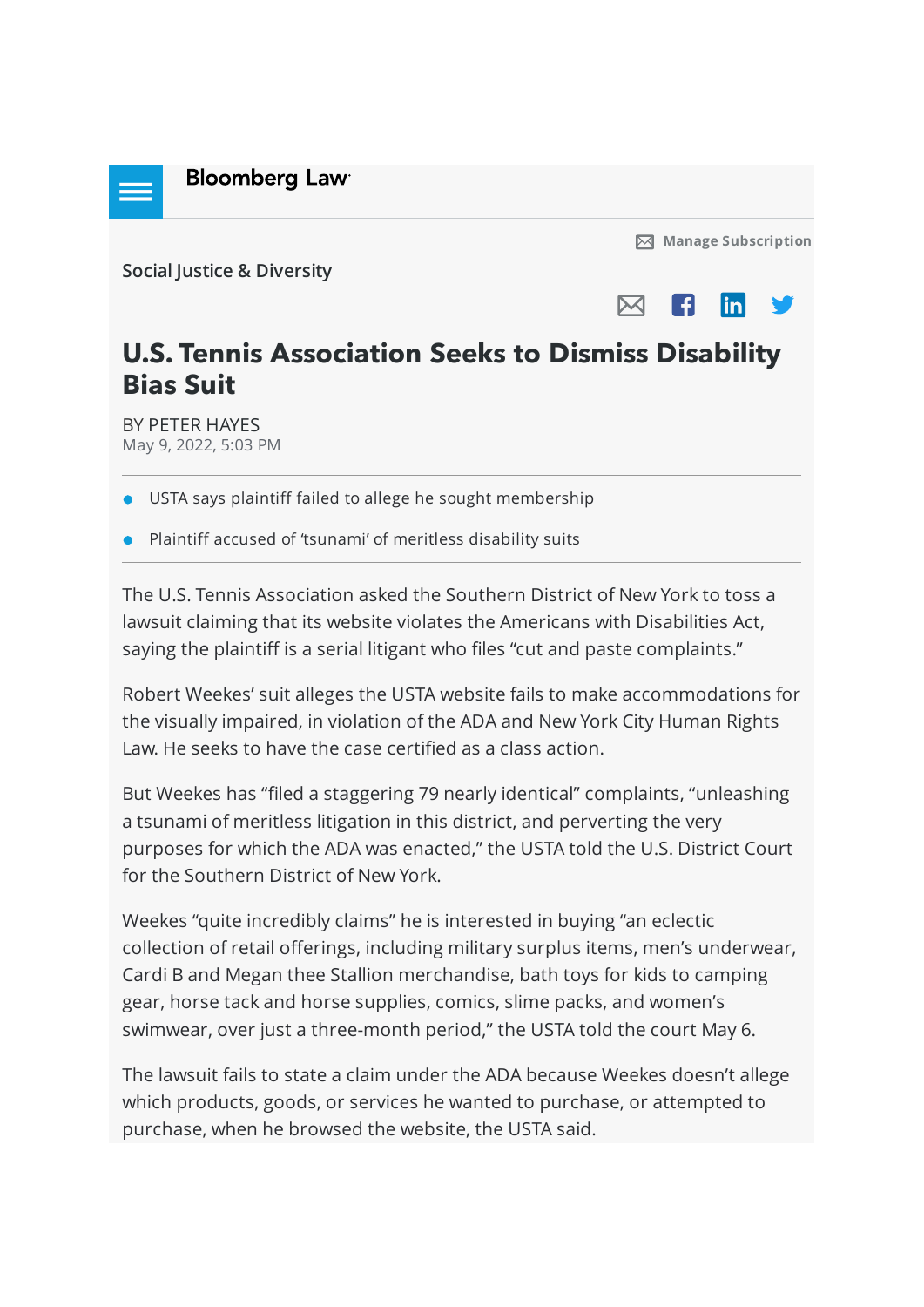The only commerce that can be transacted on the website is the purchase of an adult membership, with no other services or products offered, the USTA said.

Weekes alleges he "was highly interested in purchasing the products offered by defendant," the association said, but he doesn't allege that he has any interest in a tennis membership or made any attempt to purchase one, the USTA said.

The NHL's Minnesota Wild Hockey Club reached a settlement of website ADA claims with an unrelated plaintiff in February, while the Anaheim Ducks continue to fight ADA claims by the same plaintiff that sued the Wild. Hockey goods manufacturer Bauer Hockey LLC reached a settlement of website ADA claims with another plaintiff on May 5.

Judge Paul A. Engelmayer is assigned to the case.

Mizrahi Kroub LLP represents Weekes. Denlea & Carton LLP represents the USTA.

The case is [Weekes v. U.S. Tennis Ass'n](https://www.bloomberglaw.com/public/document/WeekesvUnitedStatesTennisAssociationIncorporatedDocketNo122cv0181?doc_id=X5EC11IMOM69OOO46I4VPNDEILH) , S.D.N.Y., No. 22-cv-01812, motion to dismiss 5/6/22 .

To contact the reporter on this story: Peter Hayes in Washington at [PHayes@bloomberglaw.com](mailto:PHayes@bloomberglaw.com)

To contact the editors responsible for this story: Rob Tricchinelli at [rtricchinelli@bloomberglaw.com;](mailto:rtricchinelli@bloomberglaw.com) Brian Flood at [bflood@bloomberglaw.com](mailto:bflood@bloomberglaw.com)



**Peter Hayes** Reporter

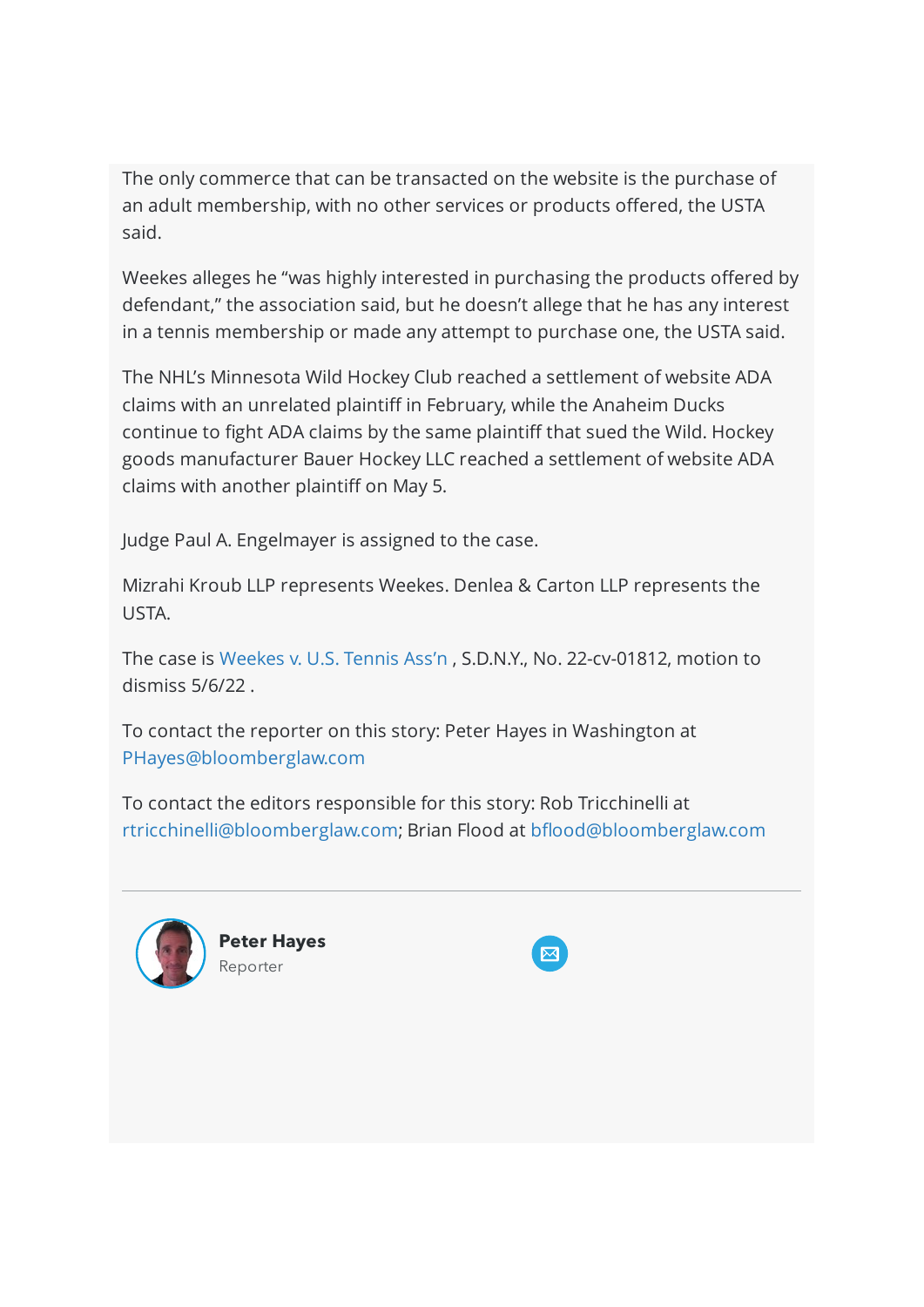#### **Documents**

Pleading **[S.D.N.Y. Pleading](https://www.bloomberglaw.com/public/document/WeekesvUnitedStatesTennisAssociationIncorporatedDocketNo122cv0181?doc_id=X5EC11IMOM69OOO46I4VPNDEILH)**

**Docket [S.D.N.Y. Docket](https://www.bloomberglaw.com/public/document/WeekesvUnitedStatesTennisAssociationIncorporatedDocketNo122cv0181/1?doc_id=X1Q6ODSUVKO2)**

#### **Related Articles**

[Bauer Hockey Settles Class Disability Claims Over Website Access](https://news.bloomberglaw.com/product/blaw/bloomberglawnews/social-justice/BNA%200000018095d7dbf2a3eaddffcc230001?bna_news_filter=social-justice&bc=W1siU2VhcmNoICYgQnJvd3NlIiwiaHR0cHM6Ly93d3cuYmxvb21iZXJnbGF3LmNvbS9wcm9kdWN0L2JsYXcvc2VhcmNoL3Jlc3VsdHMvZjkxM2I4OGQxMDk0ODUyMjc3ODMzYzVhNzllZmFmOTYiXV0--66aa4a23679e16241dfaa9a74a2b13d2c4483ada&criteria_id=f913b88d1094852277833c5a79efaf96) May 5, 2022, 4:49 PM

[ADA Website Accessibility Lawsuits Mount](https://news.bloomberglaw.com/product/blaw/bloomberglawnews/social-justice/BNA%20000001606a90d44ca1f06ebf8a640000?bna_news_filter=social-justice&bc=W1siU2VhcmNoICYgQnJvd3NlIiwiaHR0cHM6Ly93d3cuYmxvb21iZXJnbGF3LmNvbS9wcm9kdWN0L2JsYXcvc2VhcmNoL3Jlc3VsdHMvZjkxM2I4OGQxMDk0ODUyMjc3ODMzYzVhNzllZmFmOTYiXV0--66aa4a23679e16241dfaa9a74a2b13d2c4483ada&criteria_id=f913b88d1094852277833c5a79efaf96) Dec. 23, 2015, 7:24 PM

[Hooters Website ADA Suit to Move Forward](https://news.bloomberglaw.com/product/blaw/bloomberglawnews/social-justice/BNA%20000001641dc7d69aa56f1dc775c00000?bna_news_filter=social-justice&bc=W1siU2VhcmNoICYgQnJvd3NlIiwiaHR0cHM6Ly93d3cuYmxvb21iZXJnbGF3LmNvbS9wcm9kdWN0L2JsYXcvc2VhcmNoL3Jlc3VsdHMvZjkxM2I4OGQxMDk0ODUyMjc3ODMzYzVhNzllZmFmOTYiXV0--66aa4a23679e16241dfaa9a74a2b13d2c4483ada&criteria_id=f913b88d1094852277833c5a79efaf96) June 20, 2018, 2:06 PM

[NHL's Minnesota Wild Reach Agreement in ADA Suit Over Website](https://news.bloomberglaw.com/product/blaw/bloomberglawnews/social-justice/BNA%200000017ec16ad8d4a1ffc96e21f00000?bna_news_filter=social-justice&bc=W1siU2VhcmNoICYgQnJvd3NlIiwiaHR0cHM6Ly93d3cuYmxvb21iZXJnbGF3LmNvbS9wcm9kdWN0L2JsYXcvc2VhcmNoL3Jlc3VsdHMvZjkxM2I4OGQxMDk0ODUyMjc3ODMzYzVhNzllZmFmOTYiXV0--66aa4a23679e16241dfaa9a74a2b13d2c4483ada&criteria_id=f913b88d1094852277833c5a79efaf96) Feb. 3, 2022, 4:47 PM

[NHL's Anaheim Ducks Seek Exit From Disability Suit Over Website](https://news.bloomberglaw.com/product/blaw/bloomberglawnews/social-justice/BNA%200000017e3624df75a17eb627490f0001?bna_news_filter=social-justice&bc=W1siU2VhcmNoICYgQnJvd3NlIiwiaHR0cHM6Ly93d3cuYmxvb21iZXJnbGF3LmNvbS9wcm9kdWN0L2JsYXcvc2VhcmNoL3Jlc3VsdHMvZjkxM2I4OGQxMDk0ODUyMjc3ODMzYzVhNzllZmFmOTYiXV0--66aa4a23679e16241dfaa9a74a2b13d2c4483ada&criteria_id=f913b88d1094852277833c5a79efaf96) Jan. 7, 2022, 4:44 PM

#### **Law Firms**

#### [Denlea & Carton](https://news.bloomberglaw.com/product/blaw/bloomberglawnews/social-justice/search-link?lawFirms=Denlea%20%26%20Carton)

#### **Topics**

[settlements](https://news.bloomberglaw.com/product/blaw/bloomberglawnews/social-justice/search-link?topics=settlements) [online sales](https://news.bloomberglaw.com/product/blaw/bloomberglawnews/social-justice/search-link?topics=online%20sales) [accommodation of disability](https://news.bloomberglaw.com/product/blaw/bloomberglawnews/social-justice/search-link?topics=accommodation%20of%20disability) [pleading requirements](https://news.bloomberglaw.com/product/blaw/bloomberglawnews/social-justice/search-link?topics=pleading%20requirements) [military and defense](https://news.bloomberglaw.com/product/blaw/bloomberglawnews/social-justice/search-link?topics=military%20and%20defense)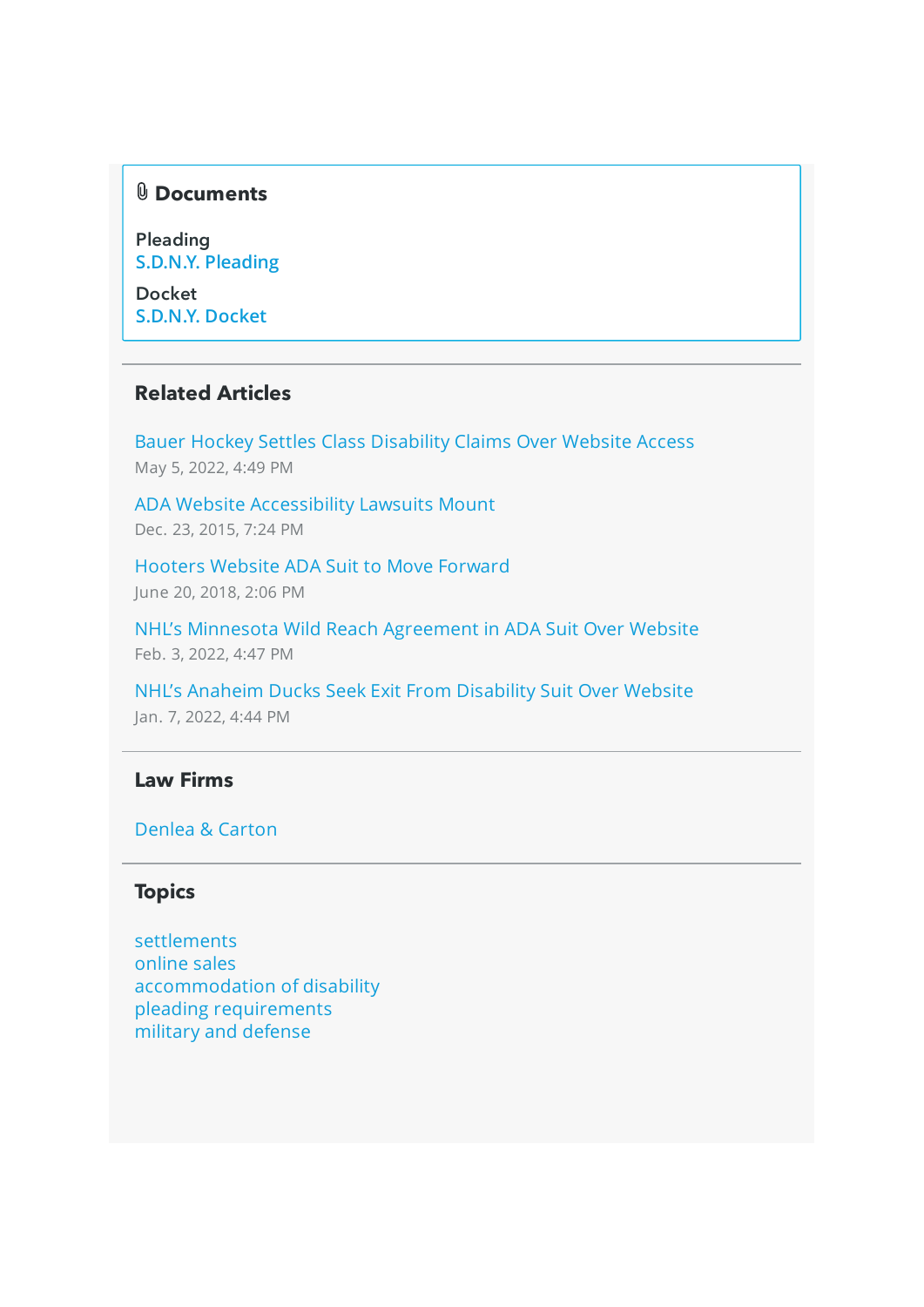# **More from Bloomberg Law**

## **Most Read Stories in Social Justice & Diversity**

#### [Big Law Attorneys Share Why Mentoring Matters: Part Six](https://news.bloomberglaw.com/product/blaw/bloomberglawnews/social-justice/BNA%20000001809451df99a9a4fe534aa90001?bna_news_filter=social-justice&bc=W1siU2VhcmNoICYgQnJvd3NlIiwiaHR0cHM6Ly93d3cuYmxvb21iZXJnbGF3LmNvbS9wcm9kdWN0L2JsYXcvc2VhcmNoL3Jlc3VsdHMvZjkxM2I4OGQxMDk0ODUyMjc3ODMzYzVhNzllZmFmOTYiXV0--66aa4a23679e16241dfaa9a74a2b13d2c4483ada&criteria_id=f913b88d1094852277833c5a79efaf96)

In the sixth installment of our series, "Why Mentoring Matters," we hear from two more Big Law attorneys—a partner in Washington, D.C., and a partner in Southern California—who share first-hand experiences on what makes mentorships work, including showing trust in young apprentices at the right time**.**

#### [Cook Confirmed as First Black Woman on Federal Reserve Board](https://news.bloomberglaw.com/product/blaw/bloomberglawnews/social-justice/BNA%2000000180b040d12ea5cff366f7800001?bna_news_filter=social-justice&bc=W1siU2VhcmNoICYgQnJvd3NlIiwiaHR0cHM6Ly93d3cuYmxvb21iZXJnbGF3LmNvbS9wcm9kdWN0L2JsYXcvc2VhcmNoL3Jlc3VsdHMvZjkxM2I4OGQxMDk0ODUyMjc3ODMzYzVhNzllZmFmOTYiXV0--66aa4a23679e16241dfaa9a74a2b13d2c4483ada&criteria_id=f913b88d1094852277833c5a79efaf96)

Economist Lisa Cook will be the first Black woman on the Federal Reserve board of governors after winning Senate confirmation by the narrowest possible margin Tuesday.

#### [Seeking Jobs After Jail, Freed Prisoners Say Biden Aid Lacking](https://news.bloomberglaw.com/product/blaw/bloomberglawnews/social-justice/BNA%20000001808a5fd21eafbafeff58c20001?bna_news_filter=social-justice&bc=W1siU2VhcmNoICYgQnJvd3NlIiwiaHR0cHM6Ly93d3cuYmxvb21iZXJnbGF3LmNvbS9wcm9kdWN0L2JsYXcvc2VhcmNoL3Jlc3VsdHMvZjkxM2I4OGQxMDk0ODUyMjc3ODMzYzVhNzllZmFmOTYiXV0--66aa4a23679e16241dfaa9a74a2b13d2c4483ada&criteria_id=f913b88d1094852277833c5a79efaf96)

Jason Hernandez, who spent nearly 20 years in prison, cheered the Biden administration's plans to make it easier for people like him to re-enter the workforce.

## **My Recommended Stories**

health plans leading part of the case.

#### [Bristol-Myers Pays \\$10 Million to Exit Case Over Gilead HIV Drug](https://news.bloomberglaw.com/product/blaw/bloomberglawnews/social-justice/BNA%2000000180a953d63eab82bbdbfc9b0000?bna_news_filter=social-justice&bc=W1siU2VhcmNoICYgQnJvd3NlIiwiaHR0cHM6Ly93d3cuYmxvb21iZXJnbGF3LmNvbS9wcm9kdWN0L2JsYXcvc2VhcmNoL3Jlc3VsdHMvZjkxM2I4OGQxMDk0ODUyMjc3ODMzYzVhNzllZmFmOTYiXV0--66aa4a23679e16241dfaa9a74a2b13d2c4483ada&criteria_id=f913b88d1094852277833c5a79efaf96) Bristol-Myers Squibb Co. stepped closer to exiting antitrust litigation over Gilead Sciences Inc.'s blockbuster HIV drugs, when a federal judge in San Francisco approved the company's \$10 million agreement with consumers and

#### [Federal Workers Seek Approval for \\$63 Million Data Breach Deal](https://news.bloomberglaw.com/product/blaw/bloomberglawnews/social-justice/BNA%2000000180a9acd1ffa5a5fbbf55810001?bna_news_filter=social-justice&bc=W1siU2VhcmNoICYgQnJvd3NlIiwiaHR0cHM6Ly93d3cuYmxvb21iZXJnbGF3LmNvbS9wcm9kdWN0L2JsYXcvc2VhcmNoL3Jlc3VsdHMvZjkxM2I4OGQxMDk0ODUyMjc3ODMzYzVhNzllZmFmOTYiXV0--66aa4a23679e16241dfaa9a74a2b13d2c4483ada&criteria_id=f913b88d1094852277833c5a79efaf96)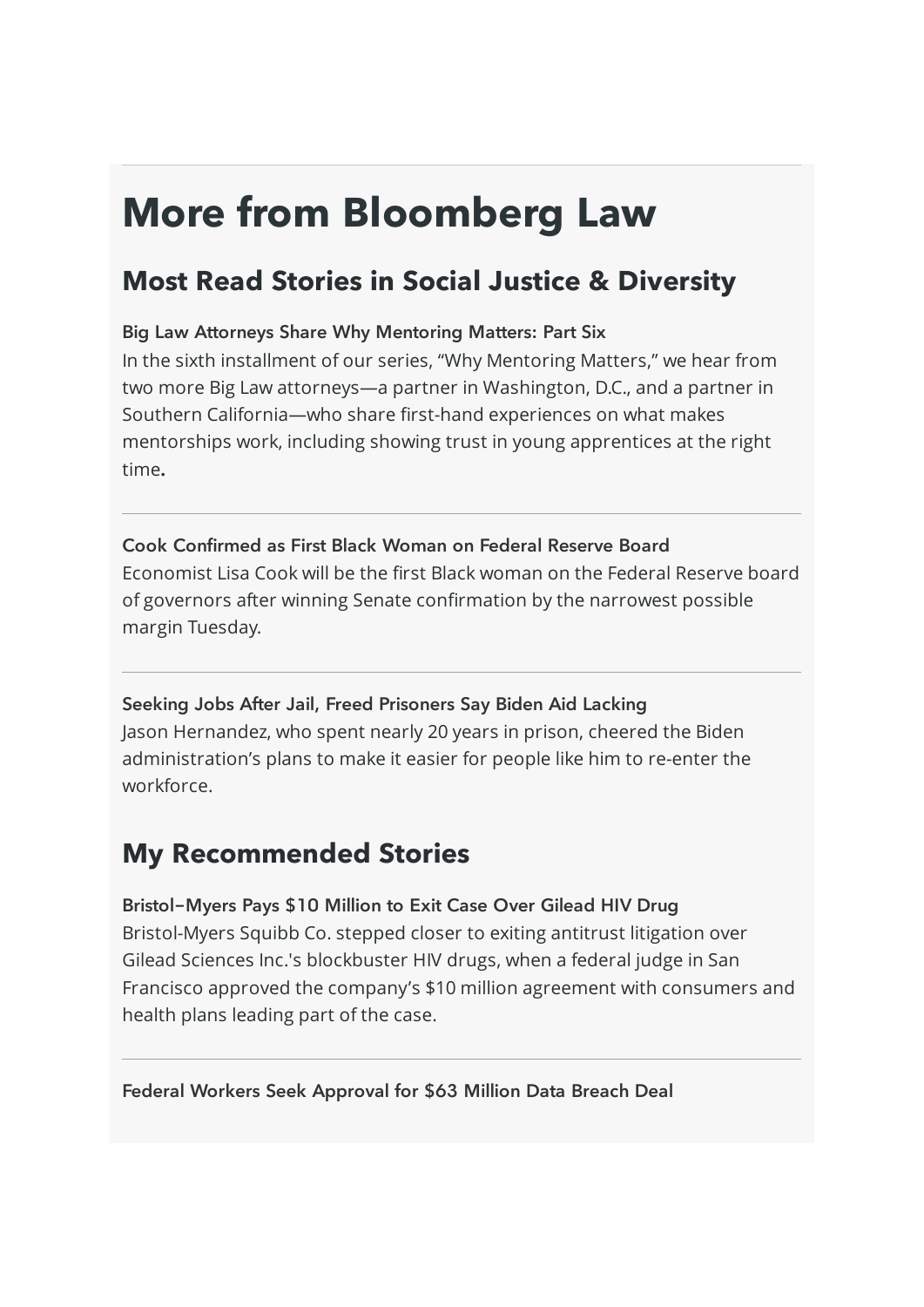Federal employees asked a federal judge in Washington, D.C., for preliminary approval of a \$63 million settlement over allegations that an Office of Personnel Management data breach exposed the personal information of 21 million current and former employees and their families.

#### [Kraft Heinz Sheds Consumer Challenge Over Bagel Bites Label](https://news.bloomberglaw.com/product/blaw/bloomberglawnews/social-justice/BNA%2000000180a8e9d63eab82baf92e190001?bna_news_filter=social-justice&bc=W1siU2VhcmNoICYgQnJvd3NlIiwiaHR0cHM6Ly93d3cuYmxvb21iZXJnbGF3LmNvbS9wcm9kdWN0L2JsYXcvc2VhcmNoL3Jlc3VsdHMvZjkxM2I4OGQxMDk0ODUyMjc3ODMzYzVhNzllZmFmOTYiXV0--66aa4a23679e16241dfaa9a74a2b13d2c4483ada&criteria_id=f913b88d1094852277833c5a79efaf96)

Kraft Heinz Foods Co. shed a proposed class suit alleging it deceptively markets Bagel Bites, when a federal court in Wisconsin said the plaintiff failed to adequately allege the label description of "mini bagels with mozzarella cheese and tomato sauce" would deceive or confuse consumers.

### **Latest Stories in Social Justice & Diversity**

#### [Big Law Gender Bias Policies Net Women Paltry Gains](https://news.bloomberglaw.com/product/blaw/bloomberglawnews/social-justice/BNA%200000018086aed4a3a78e97bfab120000?bna_news_filter=social-justice&bc=W1siU2VhcmNoICYgQnJvd3NlIiwiaHR0cHM6Ly93d3cuYmxvb21iZXJnbGF3LmNvbS9wcm9kdWN0L2JsYXcvc2VhcmNoL3Jlc3VsdHMvZjkxM2I4OGQxMDk0ODUyMjc3ODMzYzVhNzllZmFmOTYiXV0--66aa4a23679e16241dfaa9a74a2b13d2c4483ada&criteria_id=f913b88d1094852277833c5a79efaf96)

Big Law now tracks bias in compensation and performance reviews. So why are women behind as ever?

#### [Why Mentoring Matters: WilmerHale's Kirk J. Nahra](https://news.bloomberglaw.com/product/blaw/bloomberglawnews/social-justice/BNA%200000017f934ad31ba5ff9fef23380000?bna_news_filter=social-justice&bc=W1siU2VhcmNoICYgQnJvd3NlIiwiaHR0cHM6Ly93d3cuYmxvb21iZXJnbGF3LmNvbS9wcm9kdWN0L2JsYXcvc2VhcmNoL3Jlc3VsdHMvZjkxM2I4OGQxMDk0ODUyMjc3ODMzYzVhNzllZmFmOTYiXV0--66aa4a23679e16241dfaa9a74a2b13d2c4483ada&criteria_id=f913b88d1094852277833c5a79efaf96)

In our "Why Mentoring Matters" series, WilmerHale partner Kirk J. Nahra says he started mentoring later in his career and wishes he had started sooner. He is involved in eight different mentoring groups—with mentees in college, law school, and young attorneys at his firm. One of the most important things a mentor can do is be available, he advises.

#### [Why Mentoring Matters: Latham & Watkins' Hilary Shalla Strong](https://news.bloomberglaw.com/product/blaw/bloomberglawnews/social-justice/BNA%200000017f79b9ddfeabff7bb93b4d0001?bna_news_filter=social-justice&bc=W1siU2VhcmNoICYgQnJvd3NlIiwiaHR0cHM6Ly93d3cuYmxvb21iZXJnbGF3LmNvbS9wcm9kdWN0L2JsYXcvc2VhcmNoL3Jlc3VsdHMvZjkxM2I4OGQxMDk0ODUyMjc3ODMzYzVhNzllZmFmOTYiXV0--66aa4a23679e16241dfaa9a74a2b13d2c4483ada&criteria_id=f913b88d1094852277833c5a79efaf96)

In our "Why Mentoring Matters" series, Latham & Watkins partner Hilary Shalla Strong, who grew up on a farm in Iowa, says her mentors helped her conquer feelings of imposter syndrome. She and a partner mentor shared a laugh when he meant to send her video of a bird leaving the nest and soaring—to boost her confidence—but mistakenly sent a video of a bird crashing to the ground.